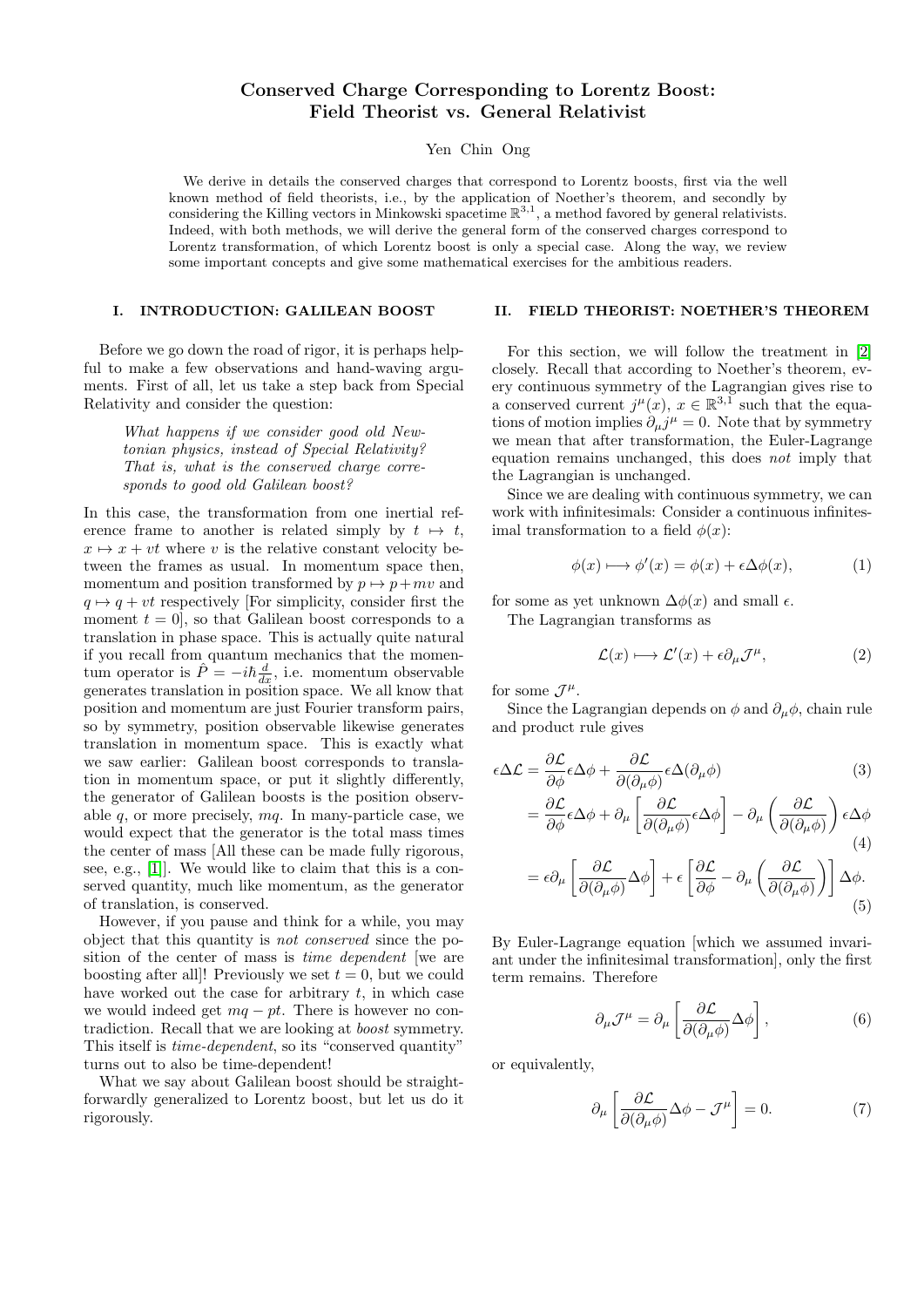2

The conserved current is then defined by

<span id="page-1-0"></span>
$$
j^{\mu} := \frac{\partial \mathcal{L}}{\partial(\partial_{\mu}\phi)} \Delta \phi - \mathcal{J}^{\mu}.
$$
 (8)

We further define the [conserved] charge by

$$
Q := \int d^3x \; j^0. \tag{9}
$$

This is conserved since

$$
\partial_{\mu}j^{\mu} = 0 \Rightarrow \partial_{t}j^{t} - \partial_{i}j^{i} = 0 \tag{10}
$$

$$
\implies \frac{d}{dt} \int d^3x j^0 - \int d^3x \partial_i j^i = 0 \tag{11}
$$
\n
$$
\frac{d}{dt} \int \frac{d^3x}{dt^3} \frac{d^3y}{dt^3} \frac{dQ}{dt^3} \tag{12}
$$

$$
\implies \frac{d}{dt} \int d^3x j^0 = \frac{dQ}{dt} = 0. \tag{12}
$$

The last implication follows from the implicit assumption that  $j^{\mu}$  is compactly supported [physically, this assumes the current decays sufficiently fast towards infinity], so that total derivative term vanishes under the integral.

Having revised the standard stuffs above, we now consider infinitesimal form of the Lorentz transformations

$$
\Lambda^{\mu}_{\ \nu} = \delta^{\mu}_{\ \nu} + \omega^{\mu}_{\ \nu},\tag{13}
$$

where  $\omega^{\mu}_{\ \nu}$  is infinitesimal. By the definition of Lorentz transformation  $\Lambda^T \eta \Lambda = \eta$  where  $\eta$  is the standard Minkowski metric, we have

$$
(\delta^{\mu}_{\ \alpha} + \omega^{\mu}_{\ \alpha})(\delta^{\nu}_{\ \beta} + \omega^{\nu}_{\ \beta})\eta^{\alpha\beta} = \eta^{\mu\nu}.
$$
 (14)

Expanding out and keeping only first power in  $\omega^{\mu}_{\ \nu}$ , we can obtain the condition

$$
\omega^{\mu\nu} + \omega^{\nu\mu} = 0. \tag{15}
$$

That is, the infinitesimal form  $\omega^{\mu\nu}$  of the Lorentz transformation is necessarily anti-symmetric.

Consider now a scalar field  $\phi(x)$ . Under Lorentz transformation, its transformation law  $[\phi(x) = \phi'(x')]$  satisfies

$$
\phi(x) \mapsto \phi'(x) = \phi(\Lambda^{-1}x) \tag{16}
$$

$$
= \phi(x^{\mu} - \omega^{\mu}_{\ \nu} x^{\nu}) \tag{17}
$$

$$
= \phi(x^{\mu}) - \omega^{\mu}_{\ \nu} x^{\nu} \partial_{\mu} \phi(x), \qquad (18)
$$

where the last implication follows from neglecting higher order terms in the power series of  $\phi$ . This means that  $\epsilon \delta \phi = -\omega^{\mu}_{\ \nu} x^{\nu} \partial_{\mu} \phi(x)$ . Since the Lagrangian [density] is a scalar quantity, we likewise have

$$
\epsilon \Delta \mathcal{L} = -\omega^{\mu}_{\ \nu} x^{\nu} \partial_{\mu} \mathcal{L} = -\partial_{\mu} (\omega^{\mu}_{\ \nu} x^{\nu} \mathcal{L}). \tag{19}
$$

The last equality is due to the fact that  $\omega^{\mu\nu}$  is antisymmetric.

We can now find the conserved current via  $Eq.(8)$  $Eq.(8)$ :

$$
\epsilon j^{\mu} = -\frac{\partial \mathcal{L}}{\partial(\partial_{\mu}\phi)}\omega^{\alpha}_{\ \nu}x^{\nu}\partial_{\alpha}\phi + \omega^{\mu}_{\ \nu}x^{\nu}\mathcal{L}
$$
 (20)

$$
= -\omega^{\alpha}_{\ \nu} \left[ \frac{\partial \mathcal{L}}{\partial(\partial_{\mu}\phi)} x^{\nu} \partial_{\alpha}\phi - \delta^{\mu}_{\ \alpha} x^{\nu} \mathcal{L} \right] \tag{21}
$$

$$
= -\omega^{\alpha}_{\ \nu} T^{\mu}_{\ \alpha} x^{\nu}, \tag{22}
$$

where

$$
\boxed{T^{\mu}_{\ \nu} := \frac{\partial \mathcal{L}}{\partial(\partial_{\mu}\phi)} \partial_{\nu}\phi - \delta^{\mu}_{\ \nu}\mathcal{L}}
$$
 (23)

defines the energy-momentum tensor, such that

$$
E := \int d^3x \ T^{00}, \ \ p^i := \int d^3x \ T^{0i} \tag{24}
$$

are the total energy and total momentum of the field configuration respectively. Removing the infinitesimal factor [hence freeing up two more indices], the conserved current is really

$$
(j^{\mu})^{\alpha\beta} = x^{\alpha}T^{\mu\beta} - x^{\beta}T^{\mu\alpha}.
$$
 (25)

This satisfies  $\partial_{\mu} (j^{\mu})^{\alpha\beta} = 0$ , and so there are  $3 \times 2 = 6$ conserved currents, and hence also 6 conserved charges.

For  $\alpha, \beta \in \{1, 2, 3\}$ , the Lorentz transformation is a spatial rotation and the three conserved charges give the total angular momentum of the field:

$$
Q^{ij} = \int d^3x \ \left( x^i T^{0j} - x^j T^{0i} \right) = x^i p^j - x^j p^i. \tag{26}
$$

This is nothing but our familiar expression of angular momentum. What about the boost part? Well, it is simply

$$
Q^{0i} = \int d^3x \, (x^0 T^{0i} - x^j T^{0i}). \tag{27}
$$

Since this is conserved, we have

$$
0 = \frac{dQ^{0i}}{dt} \tag{28}
$$

$$
= \int d^3x \; T^{0i} + t \int d^3x \; \frac{\partial T^{0i}}{\partial t} - \frac{d}{dt} \int d^3x \; x^i T^{00} \tag{29}
$$

$$
= p^{i} + t \frac{dp^{i}}{dt} - \frac{d}{dt} \int d^{3}x \ x^{i} T^{00}.
$$
 (30)

The second term vanishes since momentum  $p^i$  is conserved. Thus we conclude that

$$
\frac{d}{dt} \int d^3x \ x^i T^{00} = \text{const.} \tag{31}
$$

That is, the center of energy of the field travels with constant velocity. We can find the exact expression for the conserved charge  $Q^{0i}$ . This is given by, in the unit  $c=1$ ,

<span id="page-1-1"></span>
$$
Q^{0i} = x^0 p^i - x^i E = (t\vec{p} - \vec{x}E)^i = \gamma m (\vec{v}t - \vec{x})^i. \quad (32)
$$

That is, the conserved charge is the center of mass multiplied by mass times the Lorentz factor  $\gamma$ , just like what we would expect from our discussion on the conserved charged corresponding to Galilean boost.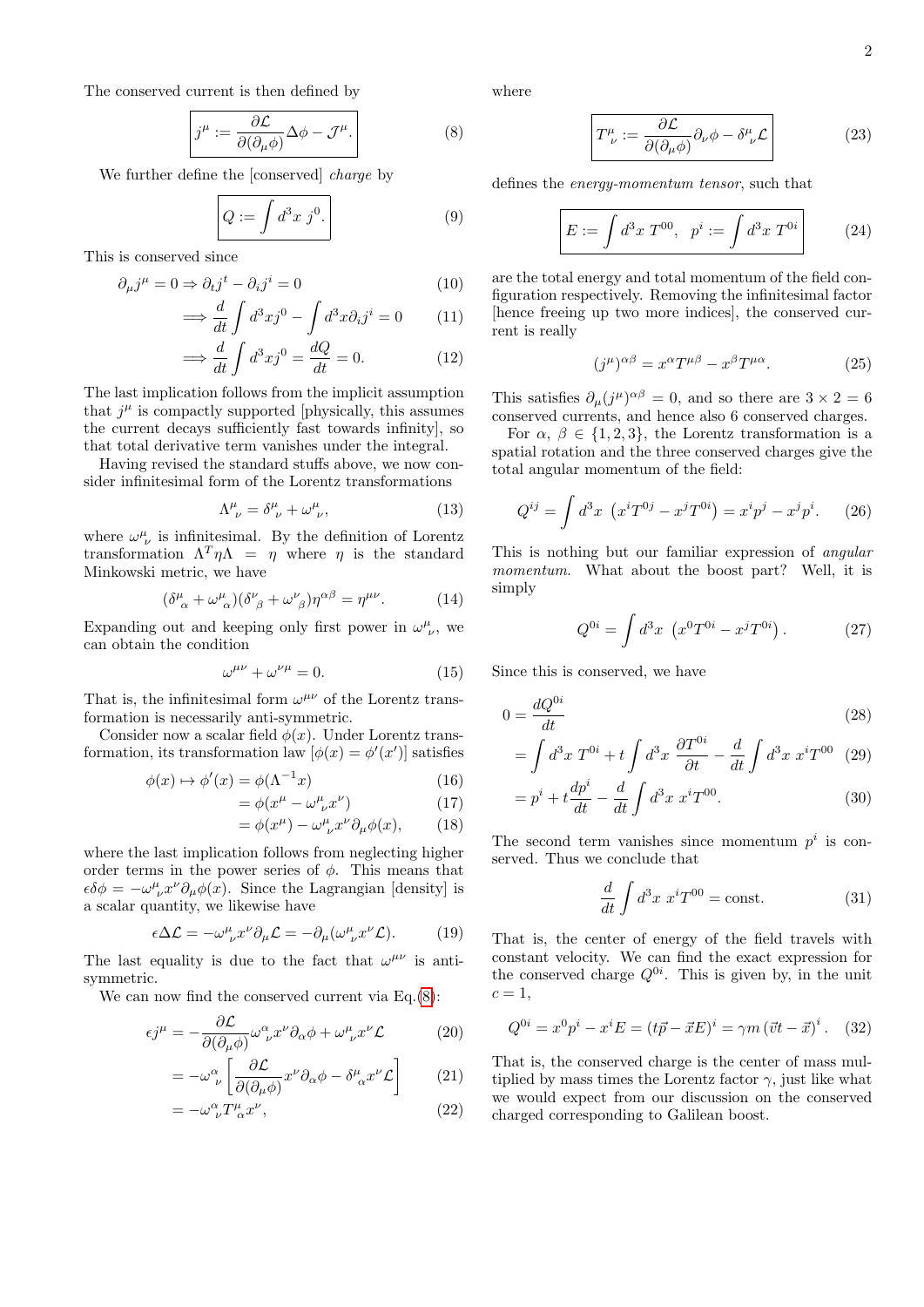## III. GENERAL RELATIVIST: KILLING VECTORS

In general relativity, symmetry means isometry. Given a timelike Killing vector, there corresponds a conservation law of some kind. Note that given a spacetime manifold, the existence of a Killing vector is not automatic. Therefore, symmetry is generically a rare thing in general relativity. For example, energy conservation does not hold. Back in good old quantum field theory on flat spacetime, when we say that energy is conserved, this is traced back to the fact that there exists time translation symmetry. In an expanding universe for example, there is no such thing as time translation symmetry, and hence also no energy conservation.

We first recall the meaning of Killing vectors. Let M be a semi-Riemannian manifold, i.e. the tangent space  $T_pM$  at any point in M is isometric to  $\mathbb{R}^{3,1}$ . We call M a *spacetime*. Let  $X, Y$  be vector fields on  $M$ . Recall that the Lie derivative  $\mathcal{L}_X Y$  is another vector field [and thus is a derivation that acts on smooth functions] such that

$$
(\pounds_X Y)f = [X, Y]f = (XY - YX)f; \quad \forall f \in C^{\infty}(M).
$$
\n(33)

That is, if you are not familiar with Lie derivative, just think of it as a Lie bracket defined on the tangent space. Now, just like the more familiar covariant derivative [to be reviewed below], the Lie derivative can be extended to tensors of any type by requiring that  $\mathcal{L}_X f = X f$  and compatibility with contractions. E.g. let Y be a  $(1,0)$ tensor [i.e. vector] and  $\omega$  be a (0, 1)-tensor [i.e. one-form], then  $\omega(Y)$  is a  $(0, 0)$ -tensor, i.e. a scalar. If we demand Leibnizian property to hold, then

$$
0 = \mathcal{L}_X(\omega(Y)) = X(\omega(Y)) = (\mathcal{L}_X \omega)Y + \omega(\mathcal{L}_X Y). (34)
$$

This means that we should define the Lie derivative of one-form by:

$$
(\pounds_X \omega)(Y) := X(\omega(Y)) - \omega(\pounds_X Y). \tag{35}
$$

**Definition:** A vector field  $X$  is called a Killing vector *field* with respect to the metric q if  $\mathcal{L}_X q = 0$ .

Essentially, this is saying that geometry determined by the metric does not change if we move in the flow of the Killing vector field. More technically, we note that if  $G_t : (M, g) \longrightarrow (M, g)$  is a family a diffeomorphism determined by the vector field X, and  $G_t^*g = g$ , then  $\frac{d}{dt}|_{t=0} = \pounds_X g.$ 

We quickly recall properties of *covariant derivatives*: Given any vector fields  $X$  abd  $Y$ , the covariant derivative  $\nabla_X Y(p)$  depends only on  $X(p)$ . We have

$$
\nabla_{f_1 X_1 + f_2 X_2} Y = f_1 \nabla_{X_1} Y + f_2 \nabla_{X_2} Y, \tag{36}
$$

and

$$
\nabla_X(fY) = (Xf)Y + f\nabla_X Y.
$$
 (37)

Like the Lie derivative,  $\nabla_X$  can be extended to tensors of any type, by requiring that  $\nabla_X f = Xf$  and compatibility with contractions.

Exercise: Compare and contrast various notions of derivatives in differential geometry: Lie derivative, covariant derivative, exterior derivative. Make sure you understand them! While you are at it, also look at the idea of anti-derivation, and in particular, the notion of interior product. While physicists don't usually pay extra care on the spaces these operators are defined, you should try to do so! For example, what should take the places of heart and spade in  $\nabla_X : \heartsuit \longrightarrow \spadesuit$ ?

**Remark:** Note that  $\nabla_X(fY) \neq f\nabla_X(Y)$ , so  $\nabla_X(W)$ is not a tensor in  $W!$ ! If you are introduced to tensors by its transformation laws without knowing what tensors are, you will be confused! But if you know that tensors are multilinear map, this would be obvious! However, of course any covariant derivative of a tensor field is a tensor!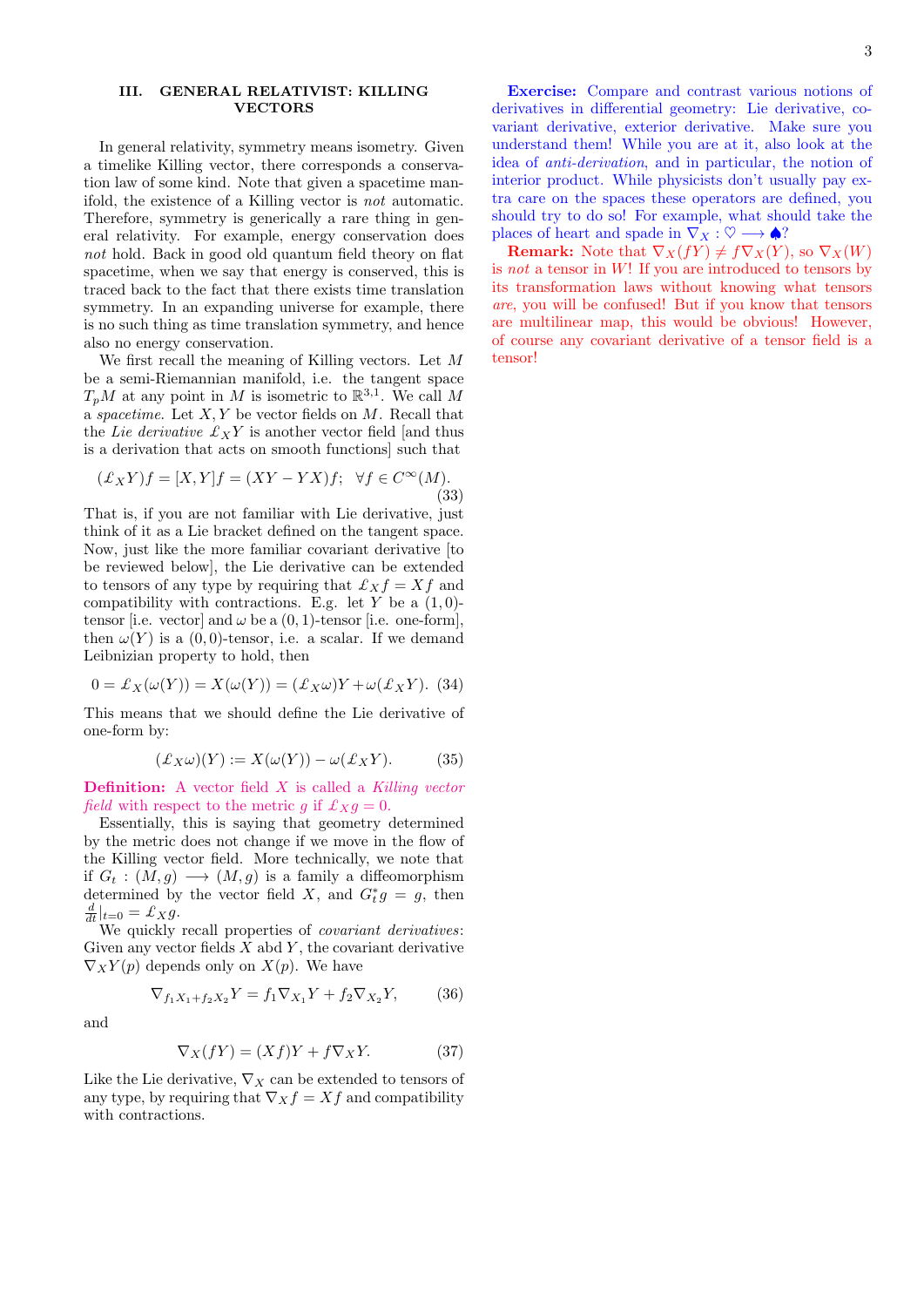**Lemma:**  $(\pounds_X g)_{\mu\nu} = \nabla_{\nu} X_{\mu} + \nabla_{\mu} X_{\nu}$ . Proof:

$$
(\pounds_X g)_{\mu\nu} = X(g_{\mu\nu}) - g\left(\pounds_X \frac{\partial}{\partial x^{\mu}}, \frac{\partial}{\partial x^{\nu}}\right) - g\left(\frac{\partial}{\partial x^{\mu}}, \pounds_X \frac{\partial}{\partial x^{\nu}}\right)
$$
(38)

$$
= \left[ \underbrace{(\nabla_X g)_{\mu\nu} + g \left( \nabla_X \frac{\partial}{\partial x^{\mu}}, \frac{\partial}{\partial x^{\nu}} \right) + g \left( \frac{\partial}{\partial x^{\mu}}, \nabla_X \frac{\partial}{\partial x^{\nu}} \right) \right] - g \left( \left[ X, \frac{\partial}{\partial x^{\mu}} \right], \frac{\partial}{\partial x^{\nu}} \right) - g \left( \frac{\partial}{\partial x^{\mu}}, \left[ X, \frac{\partial}{\partial x^{\nu}} \right] \right) \tag{39}
$$

$$
=g\left(\nabla_X\frac{\partial}{\partial x^\mu}-\left[X,\frac{\partial}{\partial x^\mu}\right],\frac{\partial}{\partial x^\nu}\right)-g\left(\frac{\partial}{\partial x^\mu},\nabla_X\frac{\partial}{\partial x^\nu}-\left[X,\frac{\partial}{\partial x^\nu}\right]\right) \tag{40}
$$

$$
= g\left(\nabla_{\partial_{\mu}} X, \frac{\partial}{\partial x^{\nu}}\right) + g\left(\frac{\partial}{\partial x^{\mu}}, \nabla_{\partial_{\nu}} X\right) \text{ since torsion free condition implies } \nabla_{X} Y - \nabla_{Y} X = [X, Y], \quad (41)
$$
\n
$$
= g\left(X_{;\mu}^{\rho} \frac{\partial}{\partial x^{\rho}}, \frac{\partial}{\partial x^{\nu}}\right) + g\left(\frac{\partial}{\partial x^{\mu}}, X_{;\nu}^{\rho} \frac{\partial}{\partial x^{\rho}}\right)
$$
\n
$$
= \nabla_{\nu} X_{\mu} + \nabla_{\mu} X_{\nu}. \tag{42}
$$

We thus have the following result:

Killing Equation: 
$$
\nabla_{\nu} X_{\mu} + \nabla_{\mu} X_{\nu} = 0.
$$
 (44)

We then have the following theorem:

**Theorem:** The space of Killing fields of  $(\mathbb{R}^{3,1}, \eta)$  is a 10-dimensional vector space.

For a proof, consider canonical [global] coordinates  $(t, x, y, z)$  on  $\mathbb{R}^{3,1}$ . For Minkowski space, covariant derivative reduces to the usual partial derivatives and so the Killing equation is  $\partial_{\mu}X_{\nu} + \partial_{\nu}X_{\mu} = 0$ . Obviously, for any fixed  $\nu$ , the constant vector fields  $X^{\mu}_{(\nu)} = \delta^{\mu}_{\nu}$ ,  $i = 0, 1, 2, 3$  are trivial solutions to the Killing equation. These Killing vectors give rise to spacetime translations along their respective coordinate axes.

Consider now the ansatz  $X_{\nu} = C_{\mu\nu} x^{\mu}$ , some linear combinations of coordinate vector fields, where  $C_{\mu\nu}$  =  $C_{\mu\nu}(x^{\mu},x^{\nu})$ . Then, we have, by the Killing equation,

$$
\partial_{\mu}(C_{\alpha\nu}x^{\alpha}) + \partial_{\nu}(C_{\alpha\mu}x^{\alpha}) = 0 \tag{45}
$$

$$
\Rightarrow C_{\alpha\nu}\partial_{\mu}x^{\alpha} + C_{\alpha\mu}\partial_{\nu}x^{\alpha} = 0 \tag{46}
$$

$$
\Rightarrow C_{\mu\nu} = -C_{\nu\mu}.\tag{47}
$$

That is,  $C_{\mu\nu}$  is antisymmetric in  $\mu \longleftrightarrow \nu$ . Since  ${}^4C_2 = 6$ , there are 6 independent solutions of this form, all of which are linearly independent of the trivial Killing vectors  $X^{\mu}_{(\nu)} = \delta^{\mu}_{\nu}$ . Thus, the dimension of this vector space is at least 10.

Exercise: Complete the proof that the dimension of vector space of linearly independent Killing vectors is indeed 10 in Minkowski space. Since we have shown above that the dimension is at least 10, you can finish the proof by showing that the dimension is at most 10. This can be done by proving the general result that the Lie algebra of Killing vector fields on a connected semi-Riemannian manifold of dimension *n* is at most  $n(n + 1)/2$ . Hint: Fix  $p \in M$ . Let E be the map that sends each Killing

vector field X to  $(X_p, (\nabla X)_p)$  where  $(\nabla X)(Y) = \nabla_X Y$ for all smooth vector fields  $X$  and  $Y$ . That is,  $E$  is a linear transformation from the Lie algebra of Killing vector fields to  $T_pM \times \mathfrak{o}(T_pM)$ , where  $\mathfrak{o}(T_pM)$  is the Lie algebra consisting of all skew-adjoint linear operators on  $T_pM$ . Use elementary facts about linear transformations to argue that the dimension must be at most  $n(n+1)/2$ . Remark: If the upper bound is saturated, such spacetime is said to be maximally symmetric.

One can easily verify explicitly, that among the 6 independent solutions, there are 3 with components of the form

$$
Y_{(k)}^l = \sum_m \epsilon^{lkm} x^m, \quad k, l \in \{1, 2, 3\}, \quad Y_{(k)}^0 = 0,\qquad(48)
$$

which corresponds to spatial rotations about the  $x^k$ -axis. For example,

$$
Y_3 = \underbrace{Y_3^2}_{=x^1} \frac{\partial}{\partial x^2} - \underbrace{Y_3^1}_{=x^2} \frac{\partial}{\partial x^1}.
$$
 (49)

There are 3 other Killing vectors with components the forms

$$
X_{(k)}^i = \delta_k^i t; \quad X_{(k)}^0 = x^k. \tag{50}
$$

This corresponds to the Lorentz boosts. More explicitly, the Lorentz boosts correspond to the Killing vectors

<span id="page-3-0"></span>
$$
t\frac{\partial}{\partial x^k} + x^k \frac{\partial}{\partial t}.\tag{51}
$$

For example, boosting along  $x^1$ -axis corresponds to

$$
t\frac{\partial}{\partial x^1} + x^1 \frac{\partial}{\partial t} = \delta_1^1 t \frac{\partial}{\partial x^1} + X^0_{(1)} \frac{\partial}{\partial t}.
$$
 (52)